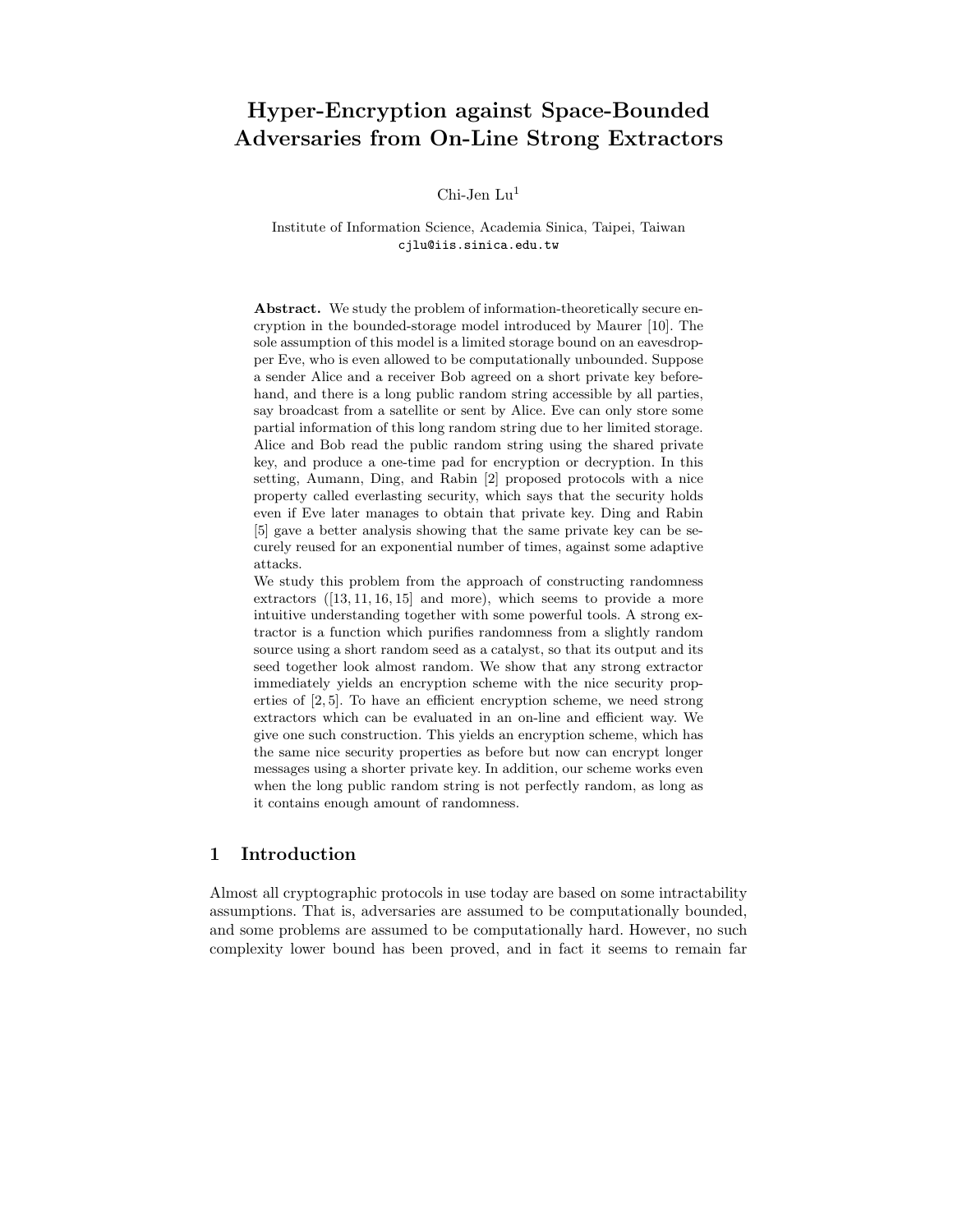beyond the reach of current techniques in complexity theory. So it is possible that future advances in cryptanalysis or computer technology may jeopardize the security of today's cryptographic systems. One extreme then is to look for protocols with provable information-theoretical security, which is against an computationally-unbounded adversary. However, a well-known pessimistic result of Shannon says that no interesting protocol can be expected. Taking a step back, it would still be nice if one could prove information-theoretical security basing only on some minimal and reasonable assumption. Maurer proposed one such model, called the bounded-storage model [10], where the only assumption is that an adversary has a bounded amount of storage. To exploit such weakness of an adversary, a very long public random string, accessible by all parties, is usually employed. With respect to this model, several interesting cryptographic protocols have been proposed, with provable information-theoretical security.

One important task in cryptography is secure transmission against eavesdropping, where a sender Alice wants to send a message to a receiver Bob in a way to keep an eavesdropper Eve from learning the content. Any public-key encryption scheme unavoidably must be based on some computational lower bound, as an adversary with unbounded computation power certainly can invert the publicly-known encryption procedure. To achieve information-theoretical security, we have to use private-key encryption. In this paper, we study private-key encryption using one-time pads in the bounded-storage model. Assume Alice and Bob share a private key beforehand, say sent from Alice to Bob via today's public-key encryption. Then a long public random string  $X$  of length  $n$  is generated, say broadcast from a satellite or sent by Alice, which is accessible by all parties. Eve only has a storage of  $\nu n$  bits, for some constant  $\nu < 1$ , so she can only store some partial information about  $X$ . To be reasonable, the same storage bound is also imposed on Alice and Bob. Alice and Bob read the string X on the fly, and compute a one-time pad Z. Then Alice encrypts her message as  $C = M \oplus Z$  and sends C to Bob. When X is sent, Eve computes and stores some  $\nu$ n bits of information about X, hoping later to recover M after eavesdropping the cipher-text  $C$ . In this setting, Aumann, Ding, and Rabin [2] gave protocols, improving those of Maurer [10] and Cachin and Maurer [4], which enjoy a nice provable property called everlasting security. This is an information-theoretical security that will last even if Eve later after the transmission manages to obtain that private key, say by breaking that public-key encryption. Such a feature seems quite attractive, as the security is guaranteed by the limitation of current storage technology, and will not be affected by future advances of any kind. It is possible as some crucial information has been lost forever. Shortly after, Ding and Rabin [5] gave a better analysis showing that the same private key in [2] can be securely reused for an exponential number of times in a way that each encryption remains secure even after revealing all previous plain-texts.

Observe that as Eve can only store  $\nu$ n bits of information Q from the n-bit random string X, very likely a substantial amount of randomness still remains in X relative to Q. The remaining randomness may be crude and not directly applicable, so one would like to have it purified. This is exactly the issue addressed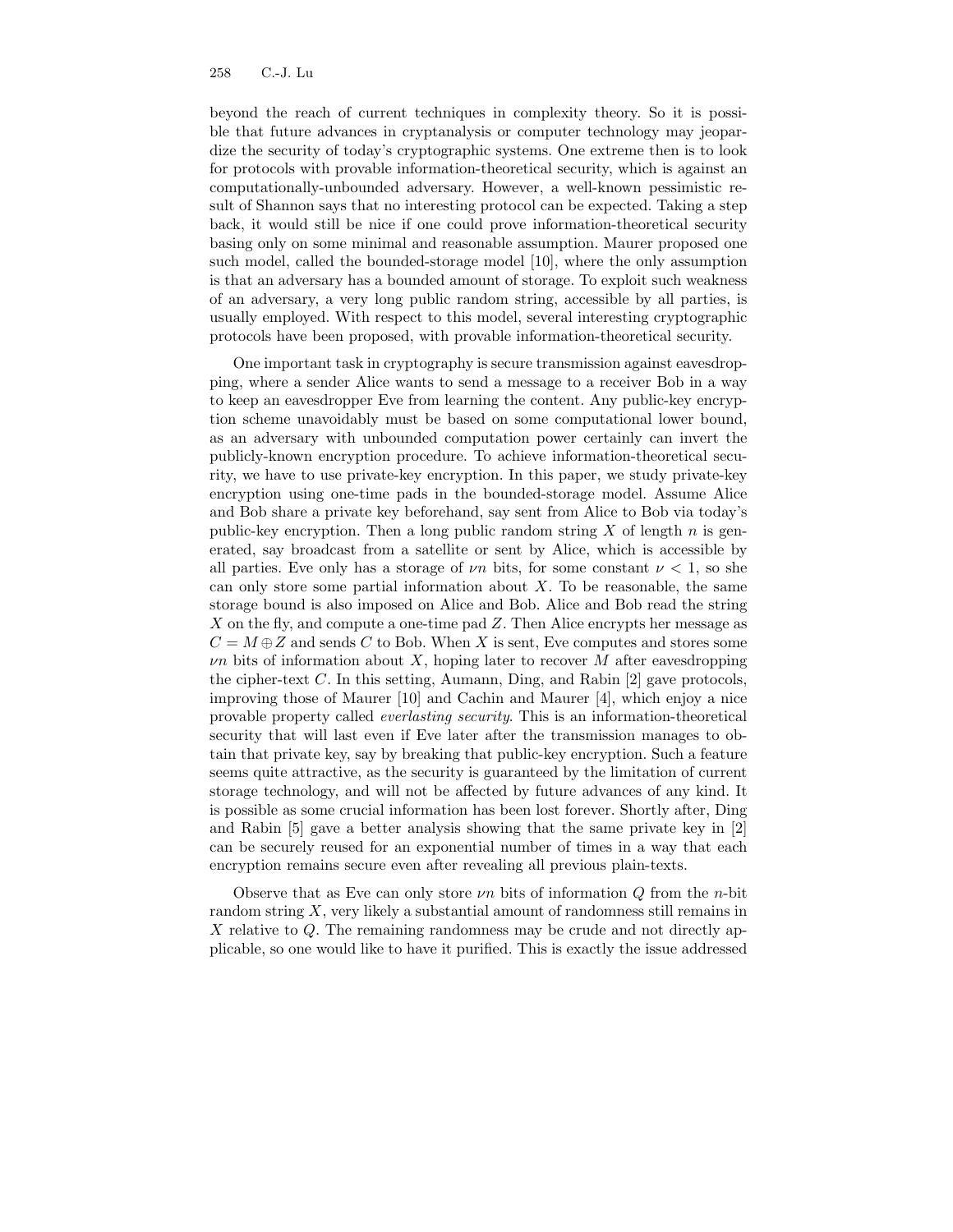in the research on constructing the so-called extractors, first explicitly defined by Nisan and Zuckerman [13]. Extractors turn out to have many important applications (see [11] for a survey) and have become a subject of intense study, with a break-through by Trevisan [16]. An extractor is a function that given any source with enough randomness uses a short perfect random seed to extract many bits which are close to random. We can use the output from an extractor as a one-time pad for encryption as it looks random to Eve. A strong extractor is an extractor with a stronger guarantee that its output and its seed together are close to random, which gives the following nice properties. On one hand, with high probability, the output of the extractor still looks random even given the value of the seed, which guarantees the property of everlasting security of [2] discussed above. On the other hand, with high probability, the seed still looks random even given the output value of the extractor, which implies that the same private key can be reused again for the next encryption even if Eve knows the pads of previous encryptions. Formally, we show that any strong extractor immediately yields an encryption scheme with everlasting security, against an exponential number of adaptive attacks, the same property enjoyed by protocols of Aumann, Ding, and Rabin [2, 5].

However, for practical consideration, not every strong extractor is suitable for an encryption scheme in the setting we consider here. As the public random string is broadcast at a very high rate and each party does not have enough memory to store the whole string, we need a strong extractor that can be evaluated in an on-line and very efficient way. Existing extractor constructions fail to meet this criterion. One way of constructing extractors, introduced by Trevisan [16], is to encode the input string using some list-decodable code and then project that codeword onto some dimensions determined by the random seed as output. A list-decodable code, roughly speaking, is a code guaranteeing some upper bound on the number of codewords in any Hamming ball of certain radius. The work of Aumann, Ding, and Rabin [2, 5] can also be understood within this framework. Suppose the security parameter is  $k$ , so that Eve can only distinguish different messages with an advantage  $2^{-k}$ . One of the main technical work in [2, 5] can be seen as constructing a list-decodable code mapping from an n-bit string to an  $n^{O(k)}$ -bit codeword, where each bit of a codeword is the parity of  $O(k)$ input bits. For an extractor with one output bit, they encode the input, pick a random dimension of that codeword, and output the bit there, needing a seed of length  $O(k \log n)$  for sampling. To output m bits, they independently choose  $m$  random dimensions, and project that codeword onto those  $m$  dimensions, needing a seed of length  $O(mk \log n)$ . So in their encryption scheme, a private key of length  $O(mk \log n)$  is required to encode a message of length m. That is, in order to achieve the everlasting security, they need a private key much longer than the message, which may limit the applicability of their protocol. Our improvement comes from two directions. First, we construct a list-decodable code mapping an *n*-bit string onto a codeword of length  $n2^{O(k)}$ , where each bit of a codeword is again the parity of  $O(k)$  input bits. To have an m-bit output, if we simply project the codeword onto m random dimensions, needing a seed of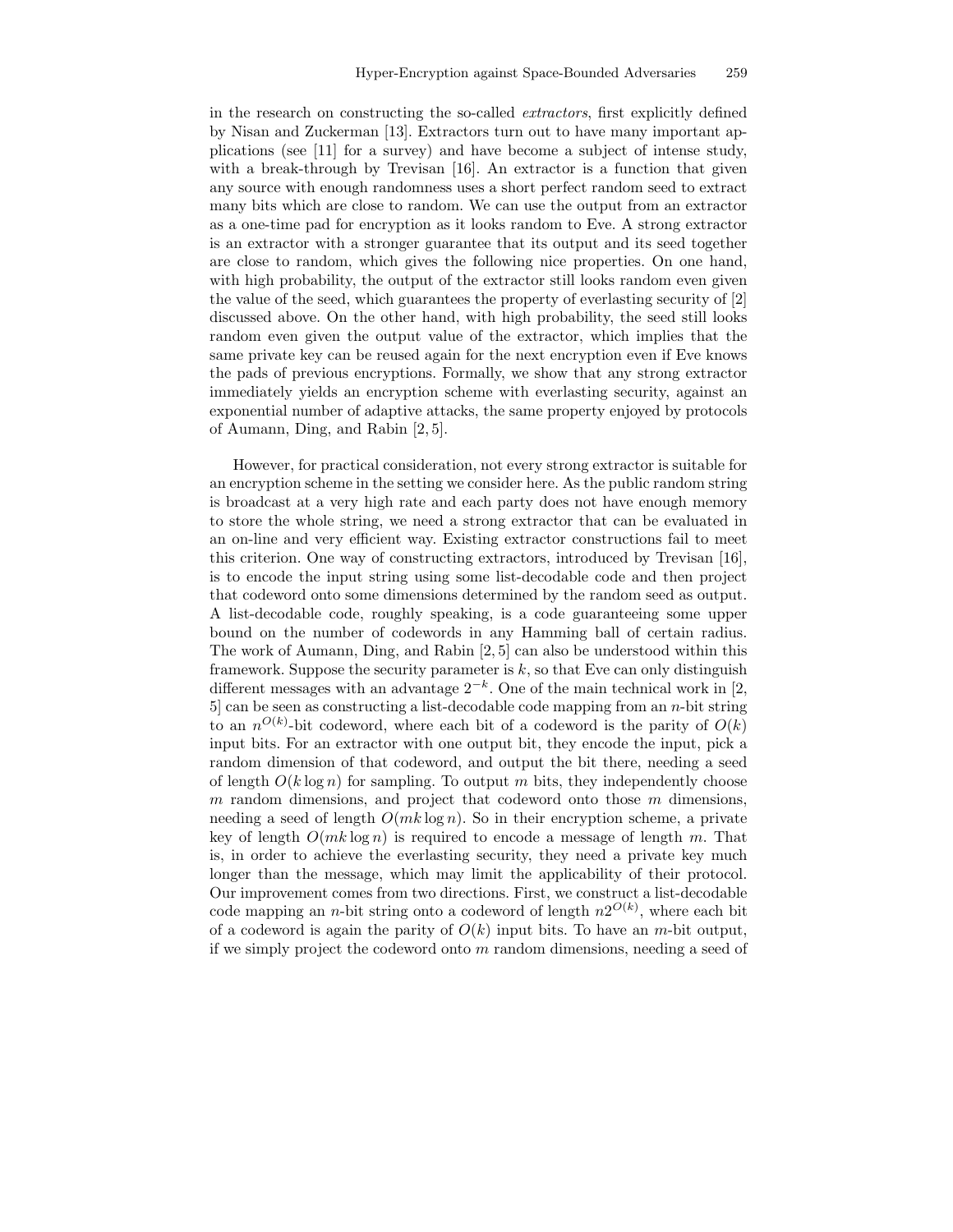length  $O(m(k+\log n))$ , we already have improvement over that of [2, 5]. For large m, we follow the approach of  $[16, 15]$  by picking some pseudo-random collection of  $m$  dimensions, instead of  $m$  random dimensions, for projection. As a result, for any  $m \leq n^{\gamma}$  with  $\gamma \in (0, 1)$ , we only need a seed of length  $O((\log n + k)^2 / \log n)$ . Note that *n* is typically much larger than *k*. If we assume or choose  $n = 2^{\Omega(k)}$ , we get an encryption scheme using a private key of length  $O(\log n)$ , which is a dramatic improvement over [2, 5].

To encrypt an m-bit message, Alice and Bob need to prepare m families of  $O(k)$  indices and remember them. We use random walk on expander graphs and some set system to determine those m families, which seems to cost some extra computation compared to [2, 5]. However, this small extra effort is only required during the preprocessing phase, when computation time may not be a concern, so hopefully would not be an issue from a practical point of view. During the broadcast of the long public random string  $X$ , what we do is exactly the same as that of  $[2, 5]$ . That is, Alice and Bob compute the *m*-bit one-time pad, where each of the m bits is a parity of  $O(k)$  bits from X, which can be done in an extremely fast way.

Our protocol enjoys the following key expansion property, which is addressed by a new result of Dziembowski and Maurer [6]. In [2], to generate a one-time pad of length  $m$ , Alice and Bob need to first agree on a private key of length  $O(mk \log n)$ , much longer than the pad they want to generate. In [5], a key doubling technique is used to generate a one-time pad of length  $m$  using a private key of length  $O(k \log n)$ , but it requires a public random string of length  $\Theta(nk \log m \log n)$ , much longer than Eve's storage bound  $\nu n$ . So an open question was whether one could generate a pad longer than the private key while using a public random string only slightly longer than Eve's storage bound. The main contribution of Dziembowski and Maurer [6] is to settle this question, and they need a private key of length  $O(k \log n)$ . Independently<sup>1</sup>, we also settles this question but via a very different method, needing a private key of length  $O((k + \log n)^2 / \log n)$ , which is smaller than theirs for  $k = O(\log^2 n)$ . Both [6] and our result allow the ratio between the length of public random string and Eve's storage bound to be arbitrarily close to one. On the other hand, we do not require the long public random string  $X$  to be perfectly random, while this is not clear in [6]. In reality, perfect random sources may not be available and one may have to rely on sources of lower quality. Our scheme works as long as  $X$ contains enough amount of randomness, which only needs to be slightly larger than Eve's storage bound.

In addition to obtaining a better construction, we try to place this line of research in an appropriate framework, where ideas could be understood in a more intuitive and perhaps deeper way and various powerful tools have been developed. Most of the techniques we use are standard in the research area on pseudo-randomness. The idea of using extractors in such a setting actually appeared before in the work of Cachin and Maurer [4]. Since then, the theory

 $1$  We were not aware of their result when we obtained ours.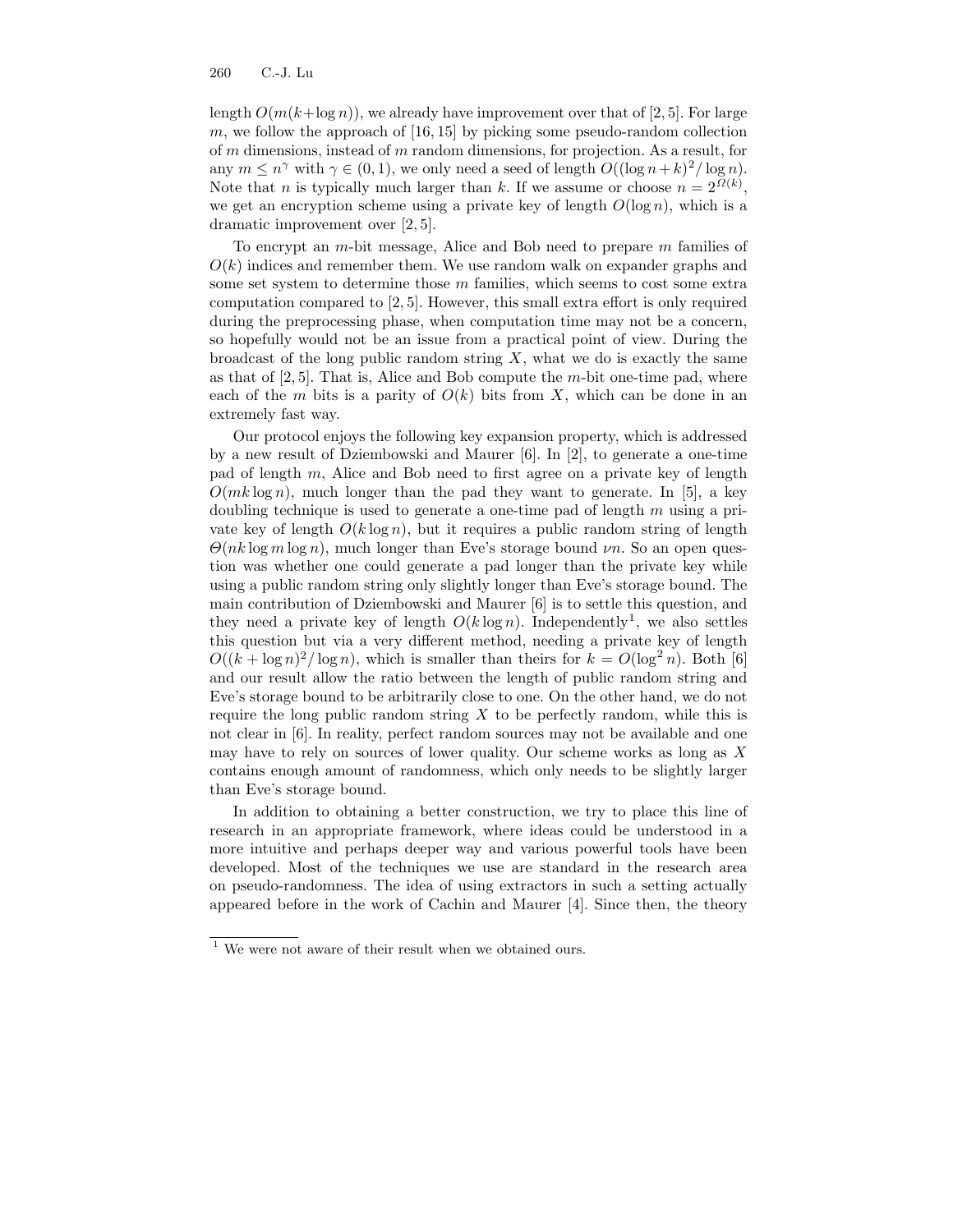of pseudo-randomness has made some advancement, which enables us to have a better understanding and derive stronger results.

Notation, definitions, and some simple facts are given in Section 2. In Section 3, we prove that any strong extractor gives an encryption scheme with everlasting security. In Section 4, we construct an efficient on-line strong extractor which yields an efficient encryption scheme.

### 2 Preliminaries

For a positive integer n, let [n] denote the set  $\{1, \ldots, n\}$ . For an n-dimensional vector m, let  $m(i)$ , for  $i \in [n]$ , denote the component in the *i*-th dimension of m, and let  $m(I)$ , for  $I \subseteq [n]$ , denote the vector consisting of those  $m(i)$ 's for  $i \in I$ . For our convenience, we use  $\{-1,1\}$ , instead of the usual  $\{0,1\}$ , for the binary values unless noted otherwise. For a positive integer  $n$ , let  $U<sup>n</sup>$  denote the uniform distribution over  $\{-1,1\}^n$ , and we omit the superscript n when no confusion is caused. All the logarithms in this paper have base 2.

The distance between two vectors x, y is defined as  $d_H(x, y) \equiv |\{i : x(i) \neq j\}|$  $y(i)$ , which is also known as their *Hamming* distance.

**Definition 1.** A mapping  $C: \{-1,1\}^n \to \{-1,1\}^{\bar{n}}$  defines a code, with  $\{C(x):$  $x \in \{-1,1\}^n$  as the set of codewords. It is called a list-decodable code with parameter  $(\frac{1}{2} - \varepsilon, L)$ , or a  $(\frac{1}{2} - \varepsilon, L)$ -list code, if for any  $z \in \{-1, 1\}^{\bar{n}}$ , there are at most L codewords within distance  $(\frac{1}{2} - \varepsilon)\bar{n}$  from z.

We also need a way to measure how close two distributions are.

**Definition 2.** The distance between two distributions  $A, B$  is defined as  $||A B \parallel \equiv \frac{1}{2} \sum_x |Pr[A = x] - Pr[B = x]$ .

This is usually called the variational distance, and it is easy to verify that  $||A B\|\leq 1$ . We say that a distribution is  $\varepsilon$ -random if its distance to the uniform one is at most  $\varepsilon$ . Here is a simple but useful lemma, which is proved in Appendix A.

Lemma 1. Suppose the distribution A is independent of distributions B and B'. Then for any function g,  $\|\langle g(A, B), B \rangle - \langle g(A, B'), B' \rangle \| = \|B - B'\|.$ 

We need a measure to quantify the randomness contained in a slightly random source. Shannon's entropy function captures the average randomness of a source, while we need some worst-case measure of randomness instead.

**Definition 3.** For a distribution X, its min-entropy is defined as  $H_{\infty}(X) \equiv$  $\min_x \log \frac{1}{\Pr[X=x]}$ .

So  $H_{\infty}(X) \geq r$  iff  $Pr[X = x] \leq 2^{-r}$  for any x. For a distribution with enough randomness, guaranteed by its min-entropy, we look for a procedure that can purify the randomness by using a short random seed as a catalyst.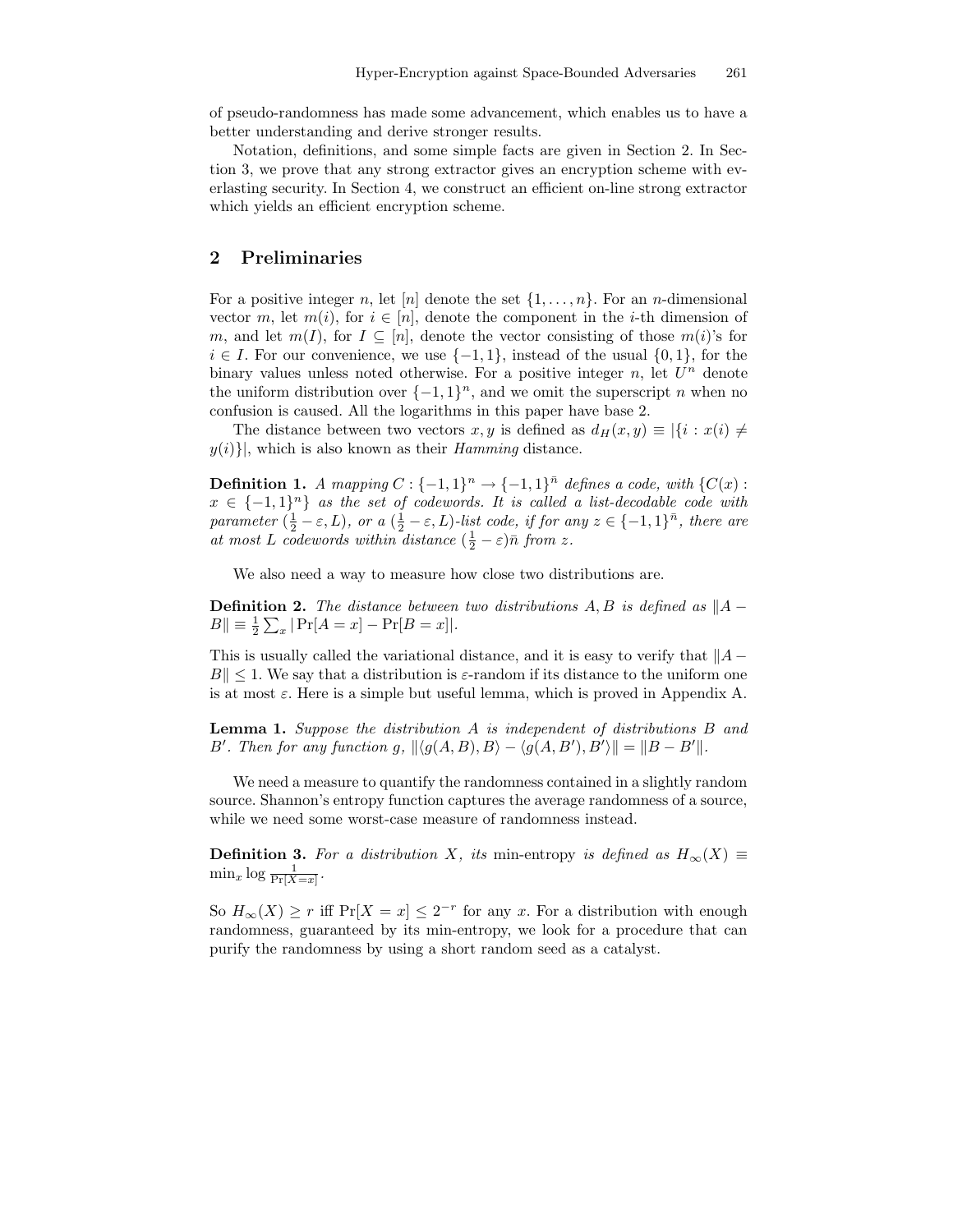**Definition 4.** A function Ext :  $\{-1,1\}^n \times \{-1,1\}^s$  →  $\{-1,1\}^m$  is called a strong  $(r, \varepsilon)$ -extractor if for any distribution X over  $\{-1, 1\}^n$  with  $H_{\infty}(X) \geq r$ and for  $Y = U^s$ , the distribution of  $\langle \text{EXT}(X, Y), Y \rangle$  is  $\varepsilon$ -random.

The usual definition of extractors only requires the distribution of  $\text{EXT}(X, Y)$ being  $\varepsilon$ -random. The stronger requirement of a strong extractor Ext gives the following nice property. With high probability, the distribution of  $\text{Ext}(X, Y)$ still looks random even given the value of  $Y$ , and also with high probability, the distribution of Y still looks random even given the value of  $\text{Ext}(X, Y)$ . This is guaranteed by the following lemma, which is proved in Appendix B.

**Lemma 2.** Suppose the distribution  $\langle A, B \rangle$  is  $\varepsilon$ -random. Then the probability over  $b \in B$  that the distribution  $\langle A | B = b \rangle$  is not  $\sqrt{\varepsilon}$ -random is at most  $2\sqrt{\varepsilon}$ .

We consider private-key encryption schemes using one-time pads. In such a scheme, a sender Alice and a receiver Bob first agreed on a private key Y and then later generate a one-time pad  $Z_Y$  so that the message M is encrypted as  $C = M \oplus Z_Y$ , where  $\oplus$  denote the bit-wise exclusive or operation. Note that an eavesdropper Eve with C knows M iff she knows  $Z_Y$ . So for the security of such a scheme, it suffices to show that  $Z_Y$  looks random to Eve. An even stronger notion of security is the following, introduced by Aumann, Ding, and Rabin [2].

Definition 5. A private-key encryption scheme is said to have everlasting security of degree k, if with probability at least  $1 - 2^{\Omega(k)}$ , the distribution of  $Z_Y$ remains  $2^{-k}$ -random conditioned on Eve's information and Y.

This guarantees that even if Eve is given that private key  $Y$  afterwards, she is still unlikely to know anything about the message M.

### 3 Everlasting Security from Strong Extractors

In this section, we show that using a strong extractor for encryption guarantees the everlasting security of [2, 5]. Recall the following scenario. Before the transmission of an m-bit message  $M$ , a sender Alice and a receiver Bob agree on a random private key Y. Then they read the *n*-bit public random string  $X$ , compute the one-time pad Z, and the encrypted message  $C = M \oplus Z$  is sent from Alice to Bob. An adversary Eve uses a function f to store  $\nu n$  bits of information  $Q = f(X)$  from the public string X, and then eavesdrops the encrypted message C. If later Eve is given that private key Y , can she obtain any information about  ${\cal M}?$ 

For the security parameter  $k$ , which is usually much smaller than  $n$ , choose  $\varepsilon = 2^{-2k}$ . Pick  $\mu < 1-\nu$ , say  $\mu = 0.99 - \nu$ , so that  $2^{-(1-\mu-\nu)n} \leq \frac{\varepsilon}{2}$ , and let  $r = \mu n$ We will use a strong  $(r, \frac{\varepsilon}{2})$ -extractor Ext :  $\{-1, 1\}^n \times \{-1, 1\}^s \to \{-1, 1\}^m$ . The private key Y is selected randomly according to the distribution  $U^s$  and the one-time pad is generated as  $Z = \text{EXT}(X, Y)$ . For  $M = C \oplus Z$ , Eve knows M iff she knows  $Z$ , so for the security, it suffices to show that  $Z$  looks random to Eve even given Y. The idea is that  $X$  conditioned on  $Q$  is likely to contain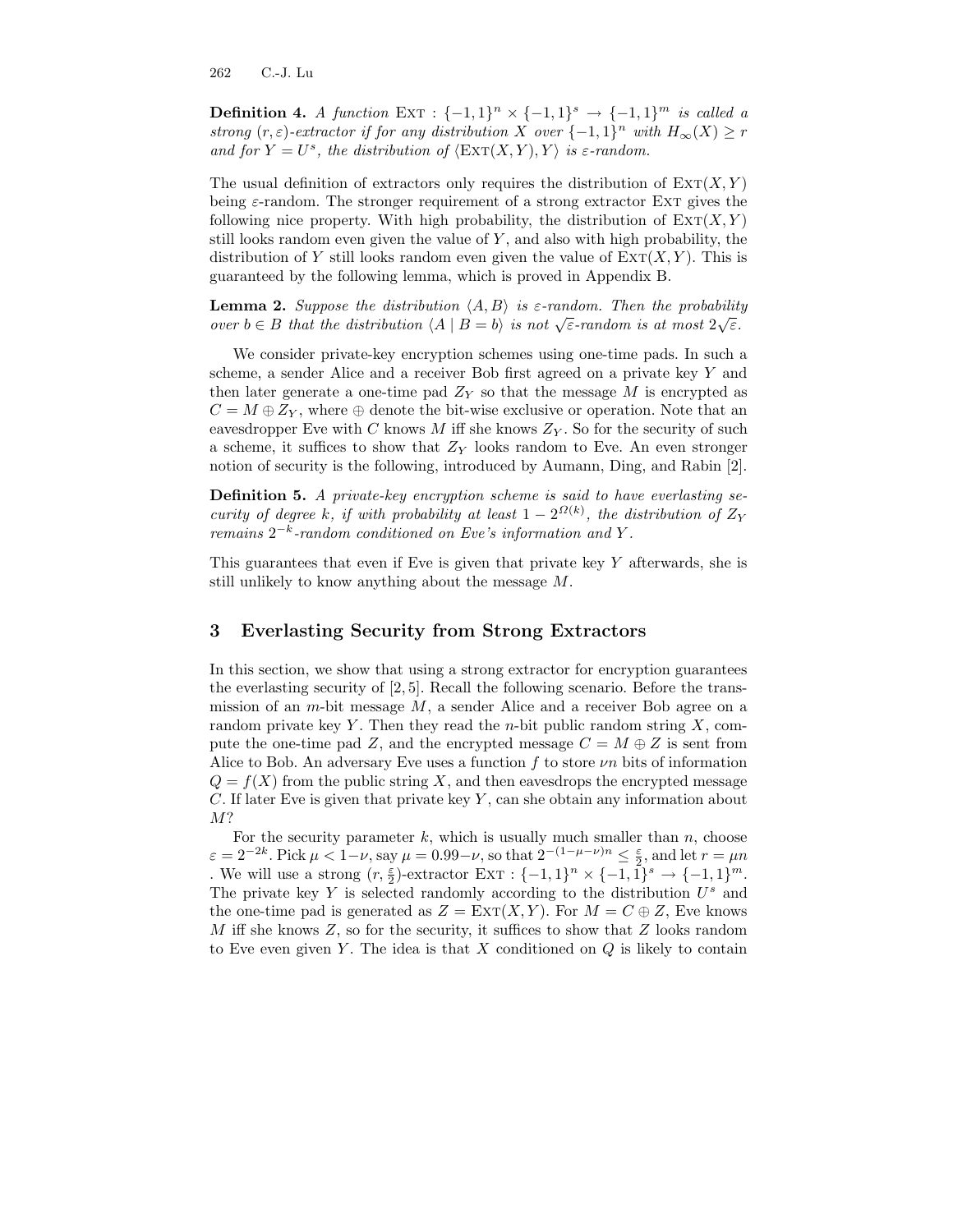enough randomness, so for a strong extractor Ext, very likely the distribution of  $Z = \text{EXT}(X, Y)$  would still look random even given the value of Y. Here is the key lemma.

**Lemma 3.**  $\|\langle f(X), Y, \text{EXT}(X, Y) \rangle - \langle f(X), U^s, U^m \rangle \| \le \varepsilon$ .

*Proof.* First, note that  $\| \langle f(X), Y, \text{EXT}(X, Y) \rangle - \langle f(X), U^m, U^s \rangle \|$  equals

$$
\sum_{q} \Pr[f(X) = q] \cdot ||\langle Y, \operatorname{Ext}(X, Y) \mid f(X) = q \rangle - \langle U^{m}, U^{s} \mid f(X) = q \rangle ||.
$$

We call a value  $q \in \{-1,1\}^{\nu n}$  bad if  $Pr[f(X) = q] \leq 2^{-(1-\mu)n}$ , and let B denote this set of bad q's. For  $q \notin B$ ,  $Pr[X = x | f(X) = q] \leq 2^{-n}/2^{-(1-\mu)n} = 2^{-\mu n}$ for any x, so  $H_{\infty}(X \mid f(X) = q) \geq \mu n$ . Then for  $q \notin B$ ,

$$
\begin{aligned} &\| \langle Y, \text{Ext}(X, Y) \mid f(X) = q \rangle - \langle U^s, U^m \mid f(X) = q \rangle \| \\ &= \| \langle Y, \text{Ext}(\langle X \mid f(X) = q \rangle, Y) \rangle - \langle U^s, U^m \rangle \| \\ &\le \frac{\varepsilon}{2}. \end{aligned}
$$

For  $q \in B$ , we only have  $\| \langle \text{EXT}(X, Y), Y \mid f(X) = q \rangle - \langle U^m, U^s \mid f(X) = q \rangle \| \le$ 1, but fortunately it is unlikely to have a bad  $q$  as

$$
\sum_{q \in B} \Pr[f(X) = q] \le \sum_{q \in B} 2^{-(1-\mu)n} \le 2^{(\nu-1+\mu)n} \le \frac{\varepsilon}{2}.
$$

Thus,

$$
\begin{aligned}\n&\|\langle f(X), Y, \operatorname{Ext}(X, Y) \rangle - \langle f(X), U^s, U^m \rangle\| \\
&= \sum_{q} \Pr[f(X) = q] \cdot \|\langle Y, \operatorname{Ext}(X, Y) \mid f(X) = q \rangle - \langle U^s, U^m \mid f(X) = q \rangle\| \\
&\le \sum_{q \in B} \Pr[f(X) = q] \cdot 1 + \sum_{q \notin B} \Pr[f(X) = q] \cdot \frac{\varepsilon}{2} \\
&\le \frac{\varepsilon}{2} + \frac{\varepsilon}{2} \\
&= \varepsilon.\n\end{aligned}
$$

Now according to Lemma 2, even if Eve saved the information  $f(X)$  and later obtains the private key Y, the distribution of  $\text{EXT}(X,Y)$  is still  $2^{-k}$ -random with probability at least  $1 - 2^{-k+1}$ . That is, it gives an encryption scheme with everlasting security of degree k.

 $\Box$ 

Just like previous work, we assume above that the public string  $X$  is perfectly random. However, such a perfect random source may not be available in reality,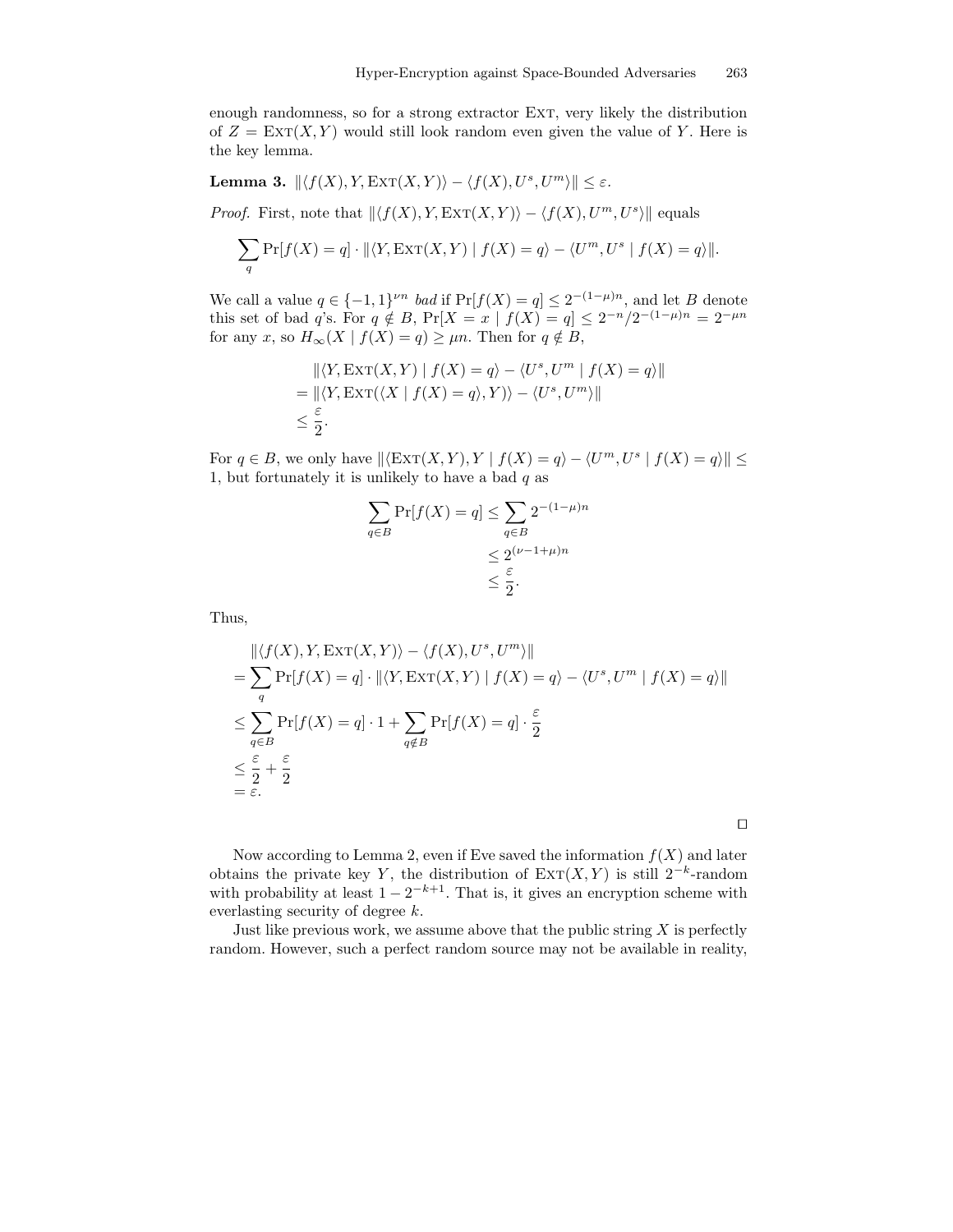and one may need to rely on sources of lower quality. Note that our proof above actually works for any source X of length  $n' > n$  with  $H_{\infty}(X) \geq n$ . That is, our result holds as long as Eve's storage bound is at most a fraction  $\nu$  of the source's min-entropy.

#### 3.1 Reusing the Same Private Key

Next, we show that the same key can be reused an exponential number of times, even given all previous one-time pads. Now the idea is that for a strong extractor EXT, very likely the distribution of  $Y$  would still look random even given the value of  $\text{EXT}(X, Y)$ , so the same Y could be used again to extract randomness in the next round.

Consider the following scenario, with K messages  $M_1, M_2, \ldots, M_K$  to be transmitted. For  $i \in [K]$ , Alice reads the *i*-th block of *n*-bit public random string  $X_i$ , computes the *i*-th pad  $Z_i = \text{EXT}(X_i, Y)$ , and sends the encrypted message as  $C_i = M_i \oplus Z_i$  to Bob. For  $i \in [K]$ , suppose Eve is also given  $Z_{[i-1]} = (Z_1, \ldots, Z_{i-1})$  and uses a function  $f_i$  to store  $\nu n$  bits of information  $Q_i = f_i(X_i, Q_{i-1}, Z_{[i-1]})$  from the public string  $X_i$ . Finally, Eve eavesdrops the encrypted message  $C_K$  and is given Y, can she learn anything about  $M_K$ ? For the security, again it suffices to show that  $Z_K$  looks random even given  $Z_{[K-1]}$ ,  $Q_K$ , and Y. We choose  $\varepsilon = 2^{-3k}$ ,  $r = \mu n$ , and use a strong  $(r, \frac{\varepsilon}{2})$ -extractor Ext. Here is the key lemma.

**Lemma 4.** For any  $i \in \mathbb{N}$ ,  $\|\langle Z_{[i-1]}, Q_i, Y, Z_i\rangle - \langle Z_{[i-1]}, Q_i, U^s, U^m\rangle\| \leq i\varepsilon$ .

*Proof.* We use induction on i. Lemma 3 handles precisely the case  $i = 1$ . So assume it holds for some  $i \geq 1$  and let's consider the case  $i + 1$ . By triangle inequality, we have

$$
\|\langle Z_{[i]}, Q_{i+1}, Y, Z_{i+1}\rangle - \langle Z_{[i]}, Q_{i+1}, U^s, U^m \rangle\| \leq \|\langle Z_{[i]}, Q_{i+1}, Y, \text{EXT}(X_{i+1}, Y) \rangle - \langle Z_{[i]}, Q_{i+1}, Y', \text{EXT}(X_{i+1}, Y') \rangle\| + \|\langle Z_{[i]}, Q_{i+1}, Y', \text{EXT}(X_{i+1}, Y') \rangle - \langle Z_{[i]}, Q_{i+1}, U^s, U^m \rangle\|,
$$

where Y' is the distribution  $U^s$  which is independent of  $Z_{[i]}$ . The first term is about how random Y remains after i iterations, while the second term is about how good the  $(i + 1)$ -th extraction is using a new random key Y'. In the first term,  $Q_{i+1} = f_{i+1}(X_{i+1}, Q_i, Z_{[i]})$ , and  $X_{i+1}$  is independent of  $Q_i$ ,  $Z_{[i]}$ , Y, and  $Y'$ . Then according to Lemma 1, the first term equals

$$
\begin{aligned} \|\langle Z_{[i]}, Q_i, Y \rangle - \langle Z_{[i]}, Q_i, Y' \rangle \| &= \|\langle Z_{[i]}, Q_i, Y \rangle - \langle Z_{[i]}, Q_i, U^s \rangle \| \\ &= \|\langle Z_{[i-1]}, Q_i, Y, Z_i \rangle - \langle Z_{[i-1]}, Q_i, U^s, Z_i \rangle \| \\ &\leq i\varepsilon, \end{aligned}
$$

where the inequality is from the inductive hypothesis. In the second term,  $X_{i+1}$ is independent of  $Z_{[i]}$ , so only  $Q_{i+1}$  affects the distribution of  $X_{i+1}$ . Then using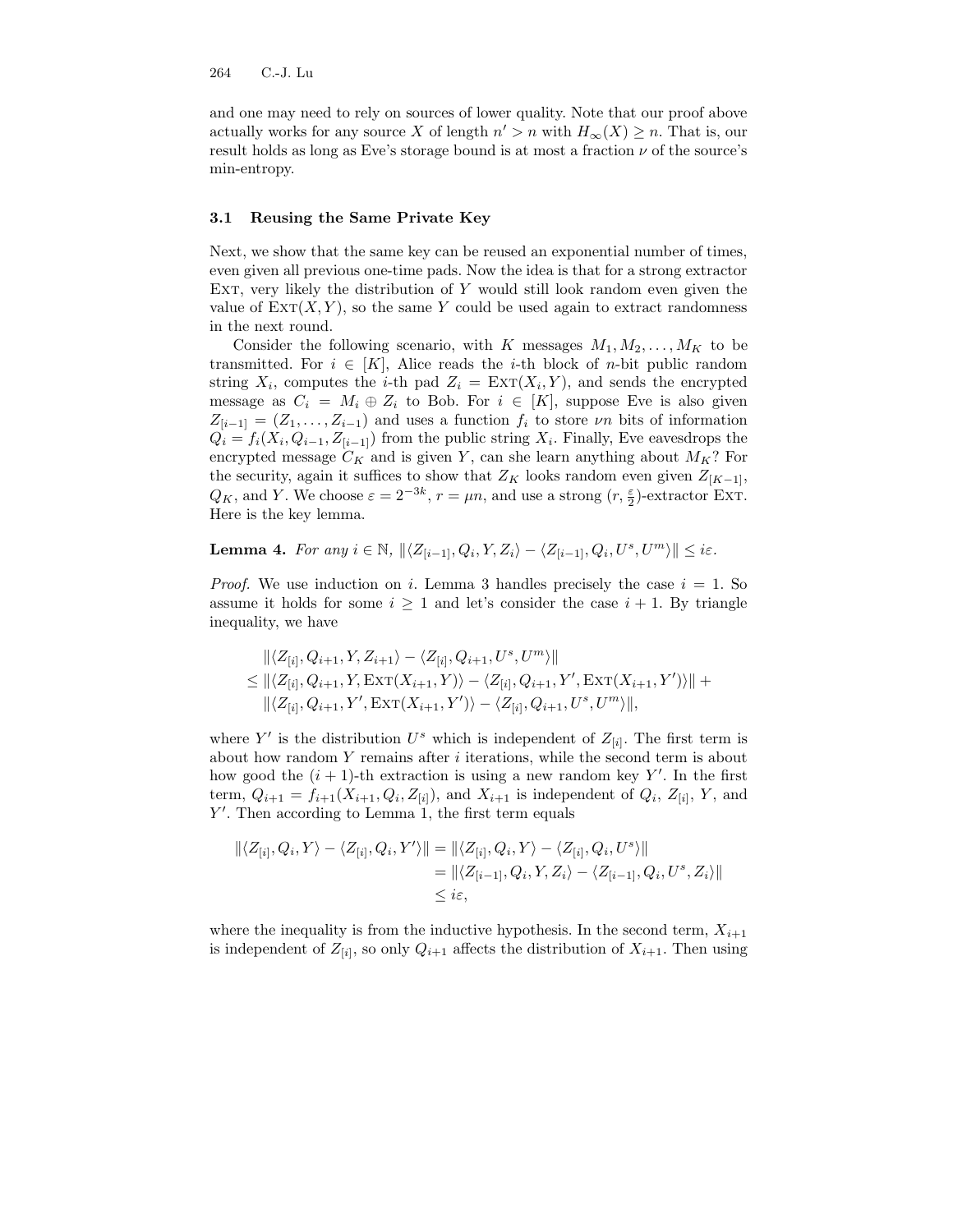an argument similar to the proof of Lemma 3, the second term can be bounded above by  $\varepsilon$ . Therefore, we have

$$
\|\langle Z_{[i]},Q_{i+1},Y,Z_{i+1}\rangle-\langle Z_{[i]},Q_{i+1},U^s,U^m\rangle\|\leq (i+1)\varepsilon,
$$

which proves the inductive step and thus the lemma.  $\Box$ 

For  $K \leq 2^k$ , the distance is at most  $2^{-2k}$ . Then according to Lemma 2, even given the previous pads  $Z_1, \ldots, Z_{K-1}$  and the private key Y, the K-th pad  $Z_K$ is still  $2^{-k}$ -random with probability at least  $1-2^{-k+1}$ . So we have the following theorem.

**Theorem 1.** Any strong  $(\mu n, 2^{-3k})$ -extractor yields an encryption scheme with everlasting security of degree k, whose private key can be securely reused for  $2^k$ times, against the adaptive attacks discussed above.

### 4 An On-Line Strong Extractor

Although using any strong extractor for encryption does provide a good security guarantee, not any arbitrary strong extractor is suitable in the setting we consider here. Recall that the public random string  $X$  is very long so it needs to be broadcast at a very high rate. Alice and Bob do not have enough memory to store the whole string, so they would like to be able to apply the extractor in an on-line and efficient way. One way of constructing extractors, introduced by Trevisan [16], is based on list-decodable codes. In order to have an efficient on-line strong extractor, we need a list-decodable code with an efficient on-line encoding procedure. The main work of  $[2, 5]$  can be seen as constructing one such code, where each output bit of a codeword is a parity of a small number of input bits. Here we give another code with a better parameter.

#### 4.1 An On-Line List-Decoding Code

We will use some type of graphs called expander graphs which have their second largest eigenvalue bounded away from their largest one.<sup>2</sup>

**Lemma 5.** [7, 8] There exists an explicit family of expander graphs  $(G_n)_{n\in\mathbb{N}}$ with the following property. There is a constant d and a constant  $\lambda < d$  such that for every  $n \in \mathbb{N}$ ,  $G_n$  is a d-regular graph of n vertices with the second largest eigenvalue  $\lambda$ .

Expander graphs enjoys some pseudo-random properties, and we will use the following one.

**Lemma 6.** [1] Suppose G is a d-regular graph with the second largest eigenvalue  $\lambda$ , and B is a set containing at least  $\alpha$  fraction of G's vertices. Then a t-step random walk on G misses B with probability at most  $\beta_{\alpha} \equiv (1 - \alpha + (\frac{\lambda}{d})^2)^{t/2}$ .

<sup>2</sup> The eigenvalues of a graph's adjacency matrix are called the eigenvalues of that graph.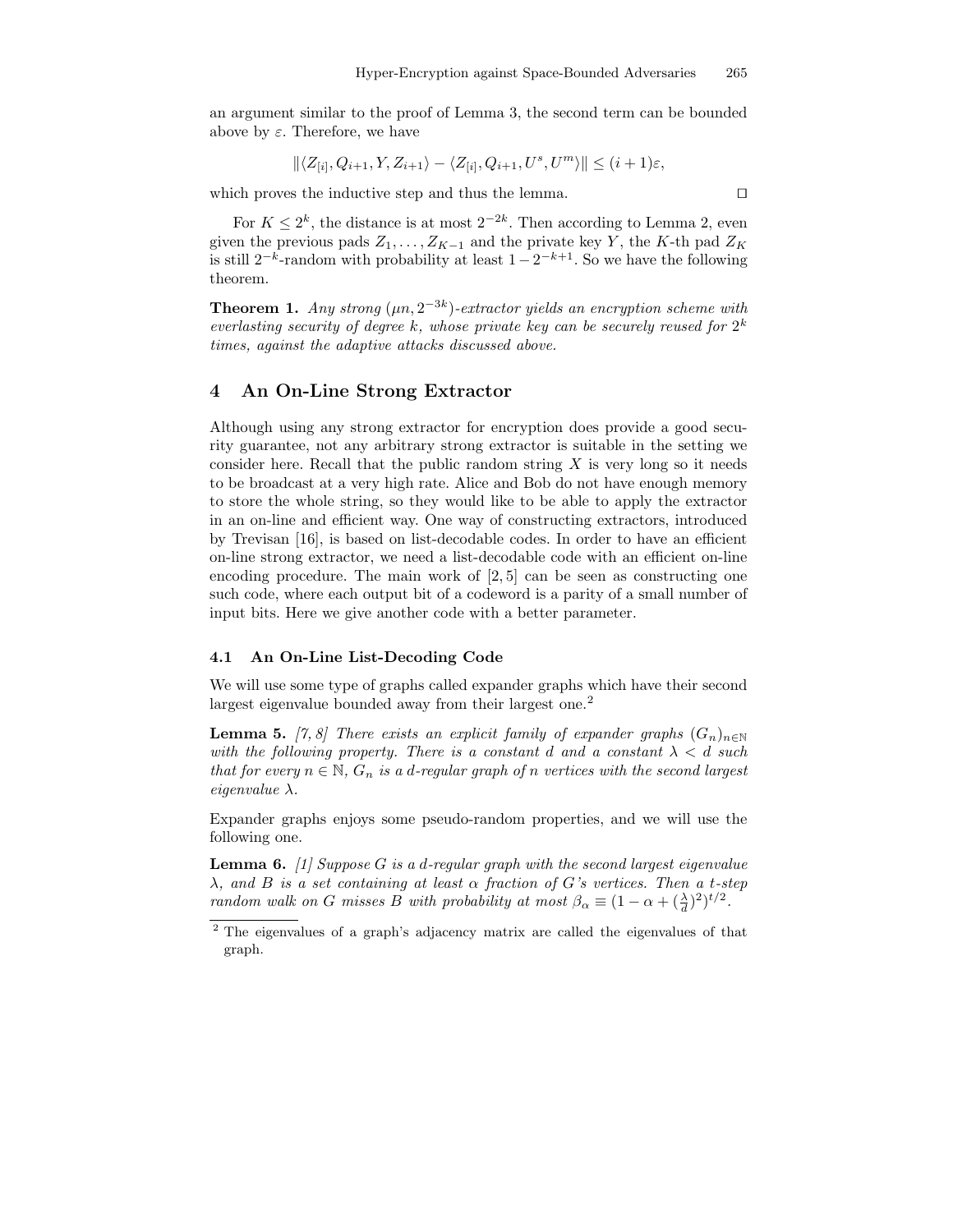In fact, this probability is not far off away from the probability  $(1 - \alpha)^t$  achieved by sampling t vertices randomly and independently, but now we only need  $\log n$ +  $t \log d = \log n + O(t)$  random bits for sampling, instead of  $t \log n$  random bits. Observe that smaller  $\frac{\lambda}{d}$  gives smaller  $\beta_{\alpha}$ . This ratio could be reduced to  $(\frac{\lambda}{d})^i$  by considering the graph  $G^i$ , but then each step of a walk on  $G^i$  would need  $\overline{i} \log d$ bits, instead of log d bits, to sample.

Let  $G$  denote one such d-regular expander graph on  $n$  vertices. For a vertex v and for  $w \in [d]^t$ , let  $W_G(v, w)$  denote the sequence of t vertices visited by a tstep walk on G starting from v and then following the directions  $w(1), \ldots, w(t)$ . Consider the encoding  $\text{Ecc}_t : \{-1,1\}^n \to \{-1,1\}^{\bar{n}}$ , for  $\bar{n} = nd^t 2^t$ , defined in Figure 1.

- $-$  Input:  $x \in \{-1, 1\}^n$ .
- Output index:  $(v, w, b) \in [n] \times [d]^t \times \{0, 1\}^t$ .
- Algorithm:
	- Do a *t*-step walk on G to get  $W_G(v, w) = (v_1, \ldots, v_t)$ .
	- Output the bit indexed by  $(v, w, b)$  as

$$
\mathrm{Ecc}_t(x)(v, w, b) \equiv \prod_{i \in [t]} x(v_i)^{b(i)}
$$

.

Fig. 1. The code  $\text{Ecc}_t$ 

Note that the bit  $\text{Ecc}_t(x)(v, w, b) = \prod_{i \in [t]} x(v_i)^{b(i)}$  is just the parity of at most t input bits, those bits  $x(j)$ 's with  $j = v_i$  and  $b(i) = 1$ . Suppose one had  $(v, w, b)$  and derived those indices j beforehand. Then when x is given, the bit  $\text{Ecc}_t(x)(v, r, b)$  can be computed in an on-line and extremely fast way.

To show that this is a good list-decodable code, we would like to bound the number of codewords within any Hamming ball of some radius. The Johnson bound in coding theory (e.g. Chapter 17 of [9]) provides one such bound for codes with some minimum distance guarantee between any two codewords. It cannot be applied directly to our code  $\text{Ecc}_t$  as some codewords are in fact close to each other. However, we do have some distance guarantee between some codewords, as shown by the following lemma.

**Lemma 7.** For any  $x, y \in \{-1, 1\}^n$  with  $d_H(x, y) \ge \alpha n$ ,  $d_H(\text{Ecc}_t(x), \text{Ecc}_t(y))$  $\geq (\frac{1}{2} - \beta_{\alpha})\bar{n}.$ 

*Proof.* Let  $B = \{v \in [n] : x(v) \neq y(v)\}$ , which has at least  $\alpha n$  elements. Consider any walk  $(v_1, \ldots, v_t) \in [n]^t$  that hits B, say at  $v_{i_0}$  with  $x(v_{i_0}) \neq y(v_{i_0})$ . For any assignment to b, flipping the bit  $b(i_0)$  flips exactly one value of  $x(v_{i_0})^{b(i_0)}$  and  $y(v_{i_0})^{b(i_0)}$ , and thus exactly one value of  $\prod_{i\in[t]} x(v_i)^{b(i)}$  and  $\prod_{i\in[t]} y(v_i)^{b(i)}$ . Then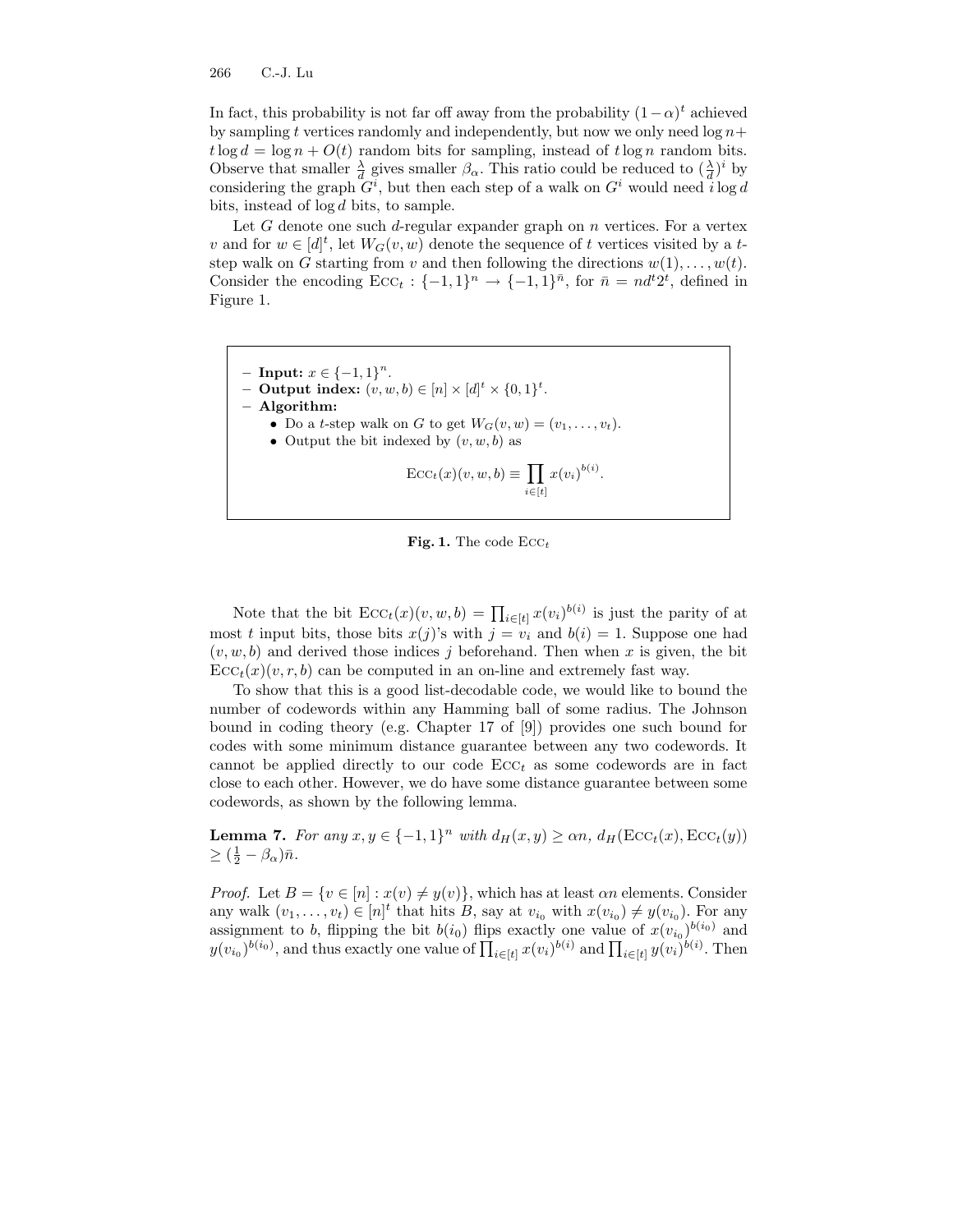for such a walk that hits  $B$ ,

$$
\Pr_{b \in \{0,1\}^t} \left[ \prod_{i \in [t]} x(v_i)^{b(i)} = \prod_{i \in [t]} y(v_i)^{b(i)} \right] = \frac{1}{2}.
$$

According to Lemma 6, a t-step random walk on  $G$  misses  $B$  with probability at most  $\beta_{\alpha}$ . So,

$$
\Pr_{v,w,b} \left[ \text{Ecc}_{t}(x)(v,r,b) = \text{Ecc}_{t}(y)(v,r,b) \right]
$$
\n
$$
\leq \Pr_{v,w,b} \left[ W_G(v,w) \text{ misses } B \right] +
$$
\n
$$
\Pr_{v,w,b} \left[ \prod_{i \in [t]} x(v_i)^{b(i)} = \prod_{i \in [t]} y(v_i)^{b(i)} \mid W_G(v,w) \text{ hits } B \right]
$$
\n
$$
\leq \beta_{\alpha} + \frac{1}{2},
$$

where  $W_G(v, w) = (v_1, \ldots, v_t)$  in the first inequality. Then,

$$
d_H(\text{Ecc}_t(x), \text{Ecc}_t(y)) = \left(1 - \Pr_{v,w,b}[\text{Ecc}_t(x)(v,r,b)] = \text{Ecc}_t(y)(v,r,b)]\right)\bar{n}
$$

$$
\geq \left(\frac{1}{2} - \beta_\alpha\right)\bar{n}.
$$

Now for each codeword  $\text{Ecc}_t(x)$ , the only possible codewords with distance less than  $(\frac{1}{2} - \beta_{\alpha})\bar{n}$  from  $\text{Ecc}_t(x)$  are those  $\text{Ecc}_t(x')$ 's with  $d_H(x, x') \leq \alpha n$ , and there are at most  $2^{h(\alpha)n}$  such codewords, where  $h(\alpha) = \alpha \log \frac{1}{\alpha} + (1 - \alpha) \log \frac{1}{1 - \alpha}$ is the binary entropy function. Choose  $\alpha = 1 + (\frac{\lambda}{d})^2 - \delta^{4/t}$ , so  $\beta_{\alpha} \leq \delta^2$ . Then the following lemma implies that our code Ecc<sub>t</sub> is a  $(\frac{1}{2} - \delta, \frac{2^{h(\alpha)n}}{2\delta^2})$  $\frac{2\delta^2}{2\delta^2}$ )-list code. It can be seen as a generalization to the Johnson bound, and our proof generalizes the version given in Appendix A of [3].

**Lemma 8.** Suppose  $\text{ECC} \subseteq \{-1,1\}^{\bar{n}}$  is a code such that for any codeword  $c \in$ ECC, there are at most M codewords in ECC within distance  $(\frac{1}{2} - \beta)\bar{n}$  from c. Then for any  $z \in \{-1,1\}^{\bar{n}}$  and any  $\delta > \sqrt{\beta/2}$ , the number of codewords within distance  $(\frac{1}{2} - \delta)\bar{n}$  from z is at most  $M/(\dot{4}\delta^2 - 2\beta)$ .

*Proof.* For any two vectors  $u, v \in \{-1, 1\}^{\bar{n}}$ , let  $u \odot v$  denote their inner product, and note that

$$
u \odot v \equiv \sum_{j \in [n]} u(j)v(j) = |\{j : u(j) = v(j)\}| - |\{j : u(j) \neq v(j)\}|.
$$

Suppose  $c_1 = \text{Ecc}_t(x_1), \ldots, c_L = \text{Ecc}_t(x_L) \in \{-1, 1\}^{\bar{n}}$  are those codewords within distance  $(1/2 - \delta)\bar{n}$  from z. For  $i \in [L]$ , let  $u_i \in \{-1,1\}^{\bar{n}}$  represent the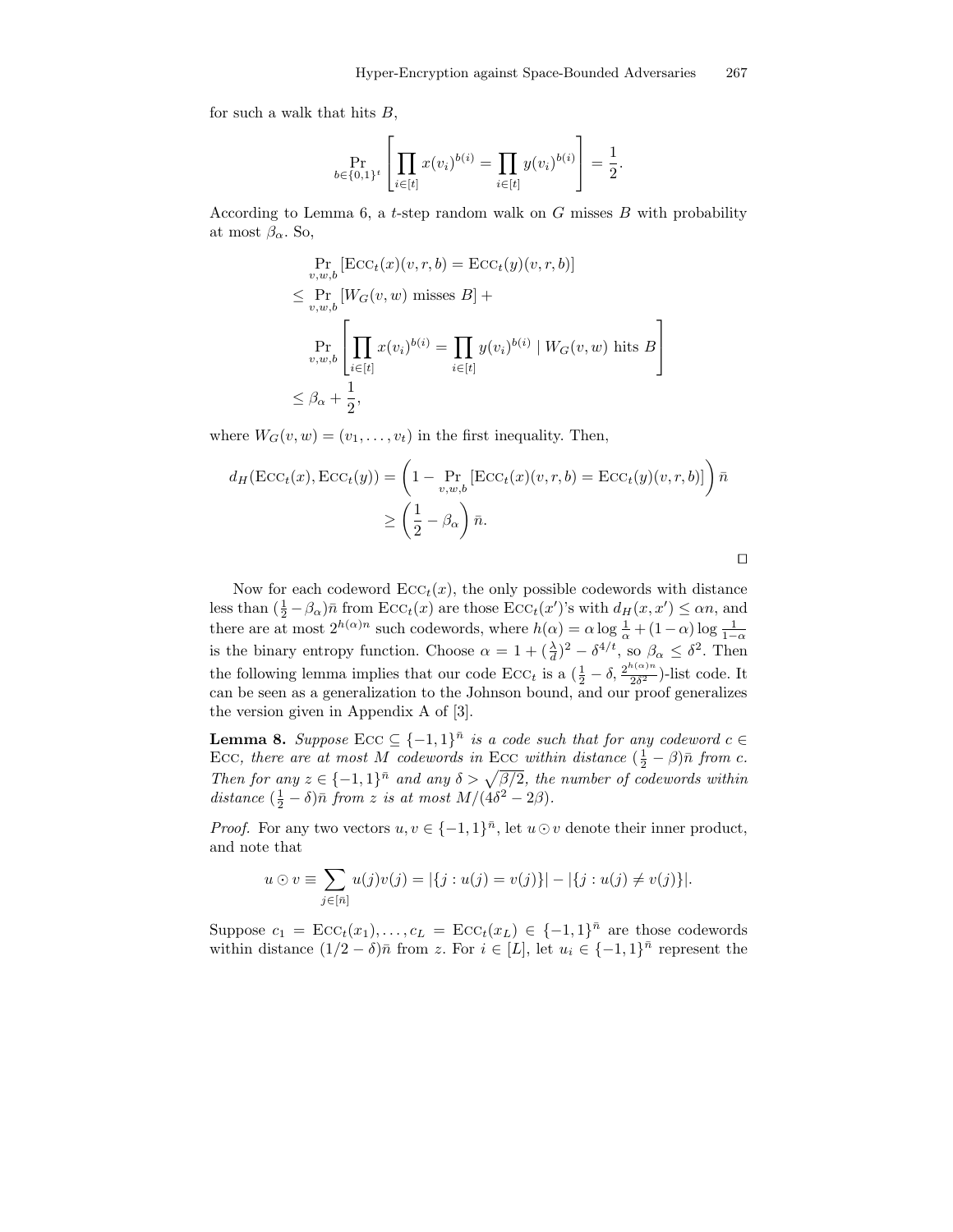discrepancy between  $c_i$  and z, with  $u_i(j) = c_i(j)z(j)$  for  $j \in [\bar{n}]$ .<sup>3</sup> Define

$$
T \equiv \left(\sum_{i \in [L]} u_i\right) \odot \left(\sum_{i \in [L]} u_i\right).
$$

On one hand,

$$
T = \sum_{j \in [\bar{n}]} \left( \sum_{i \in [L]} u_i(j) \right)^2
$$
  

$$
\geq \frac{1}{\bar{n}} \left( \sum_{j \in [\bar{n}]} \sum_{i \in [L]} u_i(j) \right)^2,
$$

from Cauchy-Schwartz inequality. As  $\sum_{j\in[n]} u_i(j) = c_i \odot z \geq 2\delta \bar{n}$  for any  $i \in [L],$ we have

2

$$
T \ge \frac{1}{\bar{n}} \left( \sum_{i \in [L]} \sum_{j \in [\bar{n}]} u_i(j) \right)
$$
  
 
$$
\ge \frac{1}{\bar{n}} \left( 2\delta \bar{n} L \right)^2
$$
  
=  $4\delta^2 \bar{n} L^2$ .

On the other hand, we can write

$$
T = \sum_{i \in [L]} \sum_{i' \in [L]} u_i \odot u_{i'}.
$$

For  $i \in [L]$ , let  $N(i) = \{i' \in [L] : d_H(x_i, x_{i'}) \leq \alpha n\}$ . For  $i' \notin N(i)$ , we have  $u_i \odot u_{i'} \leq 2\beta \bar{n}$ . For  $i' \in N(i)$ , we only have  $u_i \odot u_{i'} \leq \bar{n}$ , but  $|N(i)| \leq M$ . So

$$
T = \sum_{i \in [L]} \sum_{i' \in N(i)} u_i \odot u_{i'} + \sum_{i \in [L]} \sum_{i' \notin N(i)} u_i \odot u_{i'}
$$
  

$$
\leq \bar{n}ML + 2\beta \bar{n}L^2,
$$

Combining the two inequalities, we have  $4\delta^2 \bar{n}L^2 \leq T \leq \bar{n}ML + 2\beta \bar{n}L^2$ , which implies  $L \leq M/(4\delta^2 - 2\beta)$ .

### 4.2 Expanding the Output

Given any list-decodable code  $\text{ECC}' : \{-1,1\}^n \to \{-1,1\}^{\bar{n}}$ , it is known according to [16,15] that one immediately gets a strong extractor  $\operatorname{Ext}^{\prime} : \{-1,1\}^n \times [\bar{n}] \to$  ${-1, 1}$  defined as

$$
ExT'(x, y) = ECC'(x)(y).
$$

<sup>&</sup>lt;sup>3</sup> In [3],  $u_i(j)$  is defined as 1 if  $c_i(j) = z(j)$  and 0 otherwise. Our definition makes the proof slightly cleaner.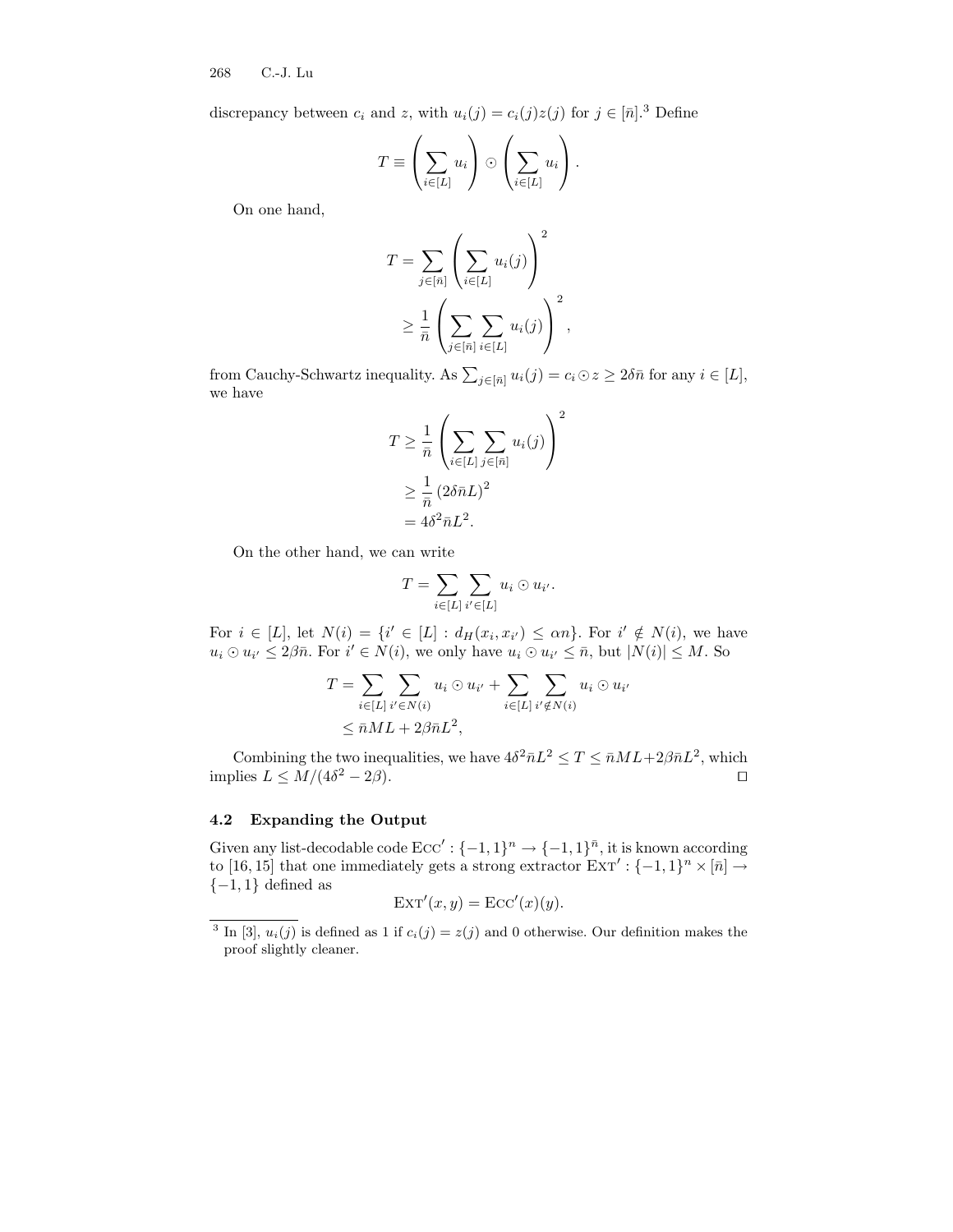That is, the extractor encodes the input string x as  $\text{Ecc}'(x)$  and projects it onto a random dimension y. To obtain m output bits, the approach of  $[2, 5]$  is to project  $\text{Ecc}'(x)$  onto m independent and random dimensions, needing m log  $\bar{n}$  random bits for sampling. That is, they use the extractor  $\operatorname{Ext}'' : \{-1,1\}^n \times [\bar{n}]^m \to$  $\{-1,1\}^m$  defined as

$$
EXT''(x,(y_1,\ldots,y_m)) = (Ecc'(x)(y_1),\ldots,Ecc'(x)(y_m)).
$$

They use a code with  $\bar{n} = n^{O(k)}$ , so their extractor needs a seed of length  $O(mk \log n)$ . Using our code  $\text{Ecc}_t$  for some  $t = O(k)$ , we immediately have a extractor of the same quality but needing a seed of length only  $O(m(k + \log n))$ .

For large m, we can get a dramatic improvement by picking some pseudorandom collection of m dimensions instead of m random ones for projection. This is the idea behind Trevisan's extractor construction [16] and the improvement by Raz, Reingold, and Vadhan [15]. The pseudo-random projection is determined by some set system defined next.

**Definition 6.** [15] A family of sets  $S_1, \ldots, S_m \subseteq [s]$  is called a weak  $(\ell, \rho)$ design if

$$
- \forall i, |S_i| = \ell, and
$$
  

$$
- \forall i, \sum_{j
$$

**Lemma 9.** [15] For every  $\ell, m$  and  $\rho > 1$ , there exists a weak  $(\ell, \rho)$ -design  $S_1, \ldots, S_m \subseteq [s]$  with  $s = \left\lceil \frac{\ell}{\ln \rho} \right\rceil \ell$ . Such a family can be found in time  $\text{poly}(m, s)$ .

For a random  $y \in \{-1,1\}^s$ , such a weak  $(\log \bar{n}, \rho)$ -design gives a pseudorandom collection of m dimensions  $y(S_1), \ldots, y(S_m)$ , where each  $y(S_i)$  is the integer in  $[\bar{n}]$  represented by the  $\log \bar{n}$  bits of y indexed by  $S_i$ .

**Lemma 10.** [16, 15] Suppose  $S_1, \ldots, S_m \subseteq [s]$  is a weak  $(\log \bar{n}, \rho)$ -design, and  $\text{Ecc}' : \{-1,1\}^n \to \{-1,1\}^{\bar{n}}$  is a  $(\frac{1}{2} - \frac{\varepsilon}{2m}, L)$ -list code. Then the function EXT:  $\{-1,1\}^n \times \{-1,1\}^s \to \{-1,1\}^m$  defined as

$$
EXT(x,y) = (Ecc'(x)(y(S_1)), \ldots, Ecc'(x)(y(S_m)))
$$

is a strong  $(r, \varepsilon)$ -extractor, for any  $r \ge \rho(m-1) + \log \frac{2L}{\varepsilon}$ .

To have a strong  $(\mu n, 2^{-3k})$ -extractor for our encryption scheme, we use our  $(\frac{1}{2} - \delta, L)$ -list code Ecc<sub>t</sub>, with

 $- \delta = \frac{1}{2m2^{3k}},$  $-t = O(k)$  large enough and  $\frac{\lambda}{d} = O(1)$  small enough so that  $h(\alpha) < \mu$  for  $\alpha = 1 + (\frac{\lambda}{d})^2 - \delta^{4/t}$ , and  $-L=\frac{2^{h(\alpha)n}}{2\delta^2}$  $\frac{h(\alpha)n}{2\delta^2} = 2^{h(\alpha)n + 6k + 1}m^2.$ 

Note that  $\rho(m-1) + \log \frac{2L}{\varepsilon} = \rho(m-1) + h(\alpha)n + 9k + 2 + 2\log m$ . This can be made smaller than  $\mu n$  for any  $m \leq n^{\gamma}$  with constant  $\gamma \in (0, 1)$ , by choosing a proper  $\rho = n^{O(1)}$ . Using such a weak  $(\log \bar{n}, \rho)$ -design and our  $(\frac{1}{2} - \delta, L)$  list-code  $\text{Ecc}_t$ , we have the following theorem.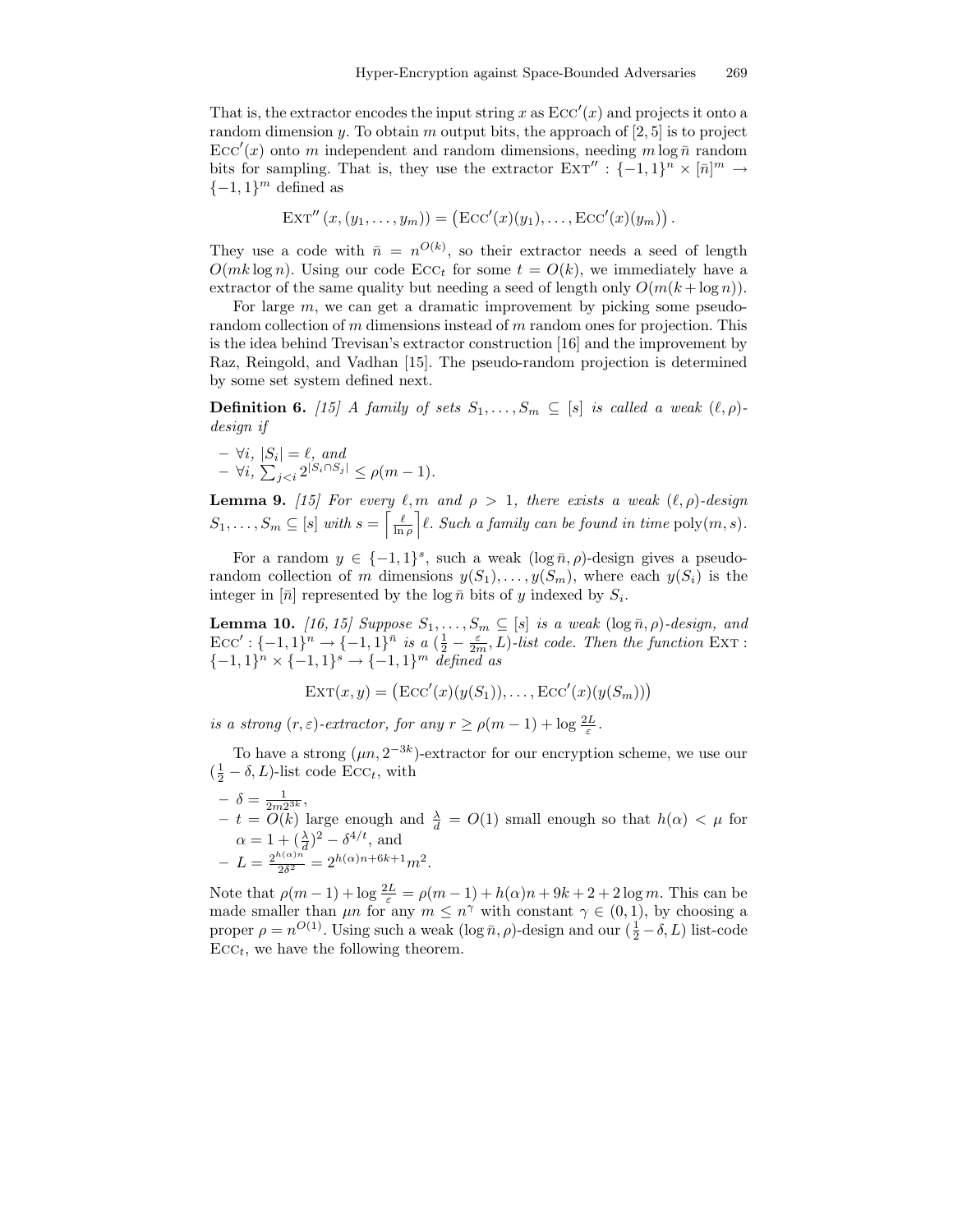**Theorem 2.** For any constant  $\gamma \in (0,1)$ , there is a strong  $(\mu n, 2^{-3k})$ -extractor with a seed of length  $O((k + \log n)^2 / \log n)$  and a output of length  $n^{\gamma}$ , where each output bit is the parity of  $O(k)$  input bits.

This, together with Theorem 1, gives the encryption scheme we claim. Recall that n is typically much larger than  $k$ . A larger n provides a higher security but only costs a negligible slow-down during encryption time. If we assume or choose  $n = 2^{\Omega(k)}$ , then we have an encryption scheme using a private key of length only  $O(\log n)$ .

### References

- 1. N. Alon and J. H. Spencer. The Probabilistic Method. Wiley Interscience, New York, 1992.
- 2. Y. Aumann, Y. Z. Ding, and M. O. Rabin. Everlasting security in the bounded storage model. To appear in IEEE Transactions on Information Theory, 2002.
- 3. M. Bellare, O. Goldreich and M. Sudan. Free bits, PCPs and non-approximability  $-$  towards tight results. SIAM Journal on Computing, 27(3), pages 804–915, 1998.
- 4. C. Cachin and U. Maurer. Unconditional security against memory-bounded adversaries. In Advances in Cryptology – CRYPTO'97, Lecture Notes in Computer Science, Springer-Verlag, vol. 1294, pages 292–306, 1997.
- 5. Y. Z. Ding and M. O. Rabin. Hyper-encryption and everlasting security. In Proceedings of the 19th Annual Symposium on Theoretical Aspects of Computer Science, pages 1–26, 2002.
- 6. S. Dziembowski and U. Maurer. Tight security proofs for the bounded-storage model. To appear in Proceedings of the 34th Annual ACM Symposium on Theory of Computing, 2002.
- 7. O. Gabber and Z. Galil. Explicit constructions of linear-sized superconcentrators. Journal of Computer and System Sciences, 22(3), pages 407–420, 1981.
- 8. A. Lubotzky, R. Philips, and P. Sarnak. Explicit expanders and the Ramanujan conjecture. In Proceedings of the 18th Annual ACM Symposium on Theory of Computing, pages 240–246, 1986.
- 9. F. J. MacWilliams and N. J. A. Sloan. The Theory of Error-Correcting Codes. Noth-Holland, 1981.
- 10. U. Maurer. Conditionally-perfect secrecy and a provably-secure randomized cipher. Journal of Cryptology,  $5(1)$ , pages  $53-66$ , 1992.
- 11. N. Nisan. Extracting randomness: how and why a survey. In Proceedings of the 11th Annual IEEE Conference on Computational Complexity, pages 44–58, 1996.
- 12. N. Nisan and A. Wigderson. Hardness vs. randomness. Journal of Computer and System Sciences, 49(2), pages 149–167, 1994.
- 13. N. Nisan and D. Zuckerman. Randomness is linear in space. Journal of Computer and System Sciences, 52(1), pages 43–52, 1996.
- 14. R. Impagliazzo, R. Shaltiel, and A. Wigderson. Extractors and pseudo-random generators with optimal seed length. In Proceedings of the 32nd Annual ACM Symposium on Theory of Computing, pages 1–10, 2000.
- 15. R. Raz, O. Reingold, and S. P. Vadhan. Extracting all the randomness and reducing the error in Trevisan's extractors. In Proceedings of the 31st Annual ACM Symposium on Theory of Computing, pages 149–158, 1999.